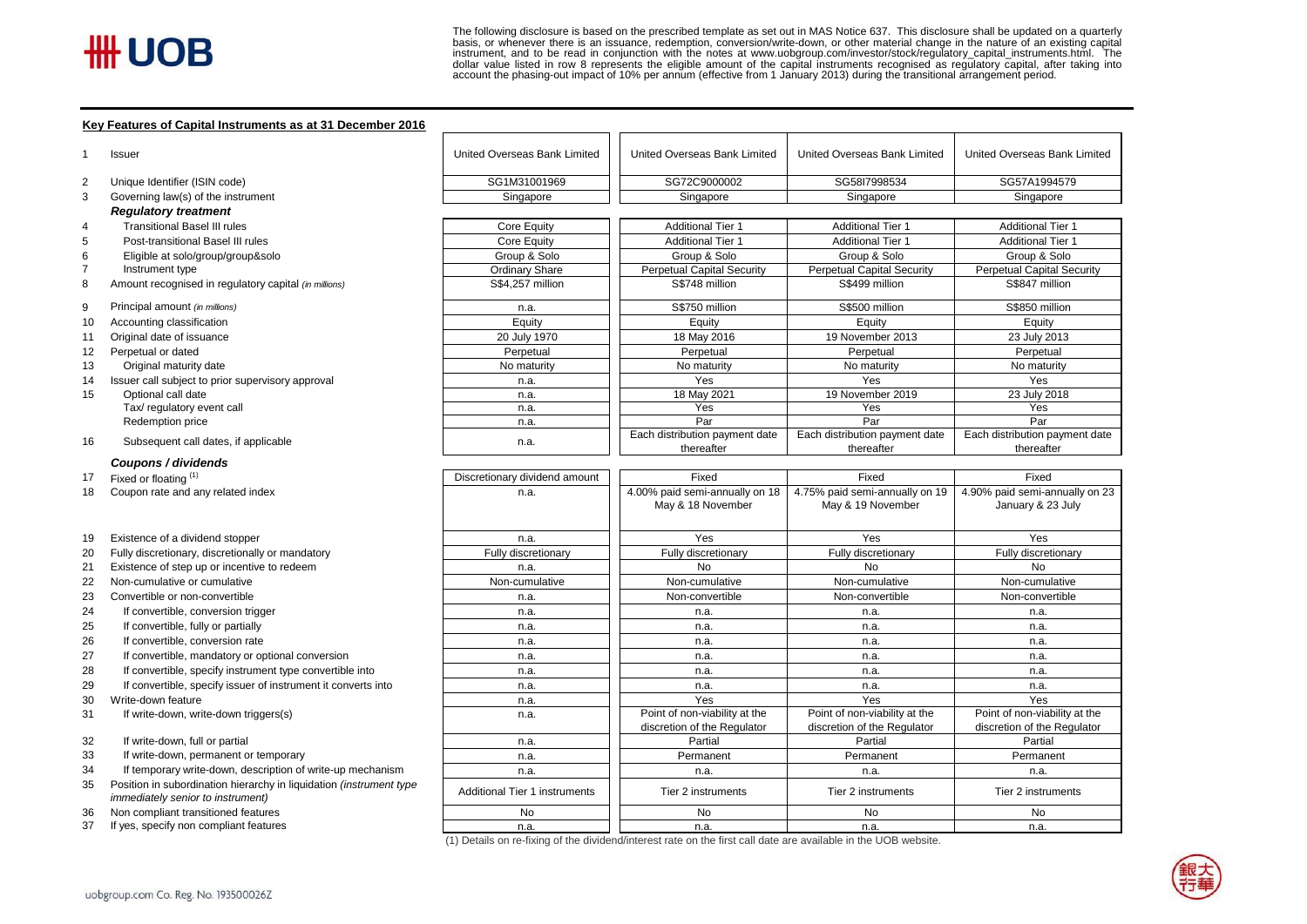# $H\text{H}$  UOB

 $12$ 

 $15$ 

30

### **Key Features of Capital Instruments as at 31 December 2016**

|          | <b>Issuer</b>                                                                 | United Overseas Bank Limited  | United Overseas Bank Limited                                                                                                                    | United Overseas Bank Limited  | United Overseas Bank Limited  |
|----------|-------------------------------------------------------------------------------|-------------------------------|-------------------------------------------------------------------------------------------------------------------------------------------------|-------------------------------|-------------------------------|
| 2        | Unique Identifier (ISIN code)                                                 | XS1485603408                  | XS1480822516                                                                                                                                    | XS1379133058                  | SG6QD3000002                  |
| 3        | Governing law(s) of the instrument                                            | Singapore                     | Singapore                                                                                                                                       | Singapore                     | Singapore                     |
|          | <b>Regulatory treatment</b>                                                   |                               |                                                                                                                                                 |                               |                               |
| 4        | <b>Transitional Basel III rules</b>                                           | Tier <sub>2</sub>             | Tier 2                                                                                                                                          | Tier 2                        | Tier 2                        |
| 5        | Post-transitional Basel III rules                                             | Tier <sub>2</sub>             | Tier <sub>2</sub>                                                                                                                               | Tier <sub>2</sub>             | Tier 2                        |
| 6        | Eligible at solo/group/group&solo                                             | Group & Solo                  | Group & Solo                                                                                                                                    | Group & Solo                  | Group & Solo                  |
|          | Instrument type                                                               | Subordinated Debt             | Subordinated Debt                                                                                                                               | Subordinated Debt             | Subordinated Debt             |
| 8        | Amount recognised in regulatory capital (in millions)                         | S\$858 million                | S\$121 million                                                                                                                                  | S\$993 million                | S\$495 million                |
| 9        | Principal amount (in millions)                                                | US\$600 million               | HK\$700 million                                                                                                                                 | US\$700 million $(2)$         | S\$500 million                |
| 10       | Accounting classification                                                     | Liability                     | Liability                                                                                                                                       | Liability                     | Liability                     |
| 11       | Original date of issuance                                                     | 8 September 2016              | 26 August 2016                                                                                                                                  | 16 & 24 March 2016            | 22 May 2014                   |
| 12       | Perpetual or dated                                                            | Dated                         | Dated                                                                                                                                           | Dated                         | Dated                         |
| 13       | Original maturity date                                                        | 8 March 2027                  | 26 August 2028                                                                                                                                  | 16 September 2026             | 22 May 2026                   |
| 14       | Issuer call subject to prior supervisory approval                             | Yes                           | Yes                                                                                                                                             | Yes                           | Yes                           |
| 15       | Optional call date                                                            | 8 March 2022                  | 26 August 2023                                                                                                                                  | 16 September 2021             | 22 May 2020                   |
|          | Tax/ regulatory event call                                                    | Yes                           | Yes                                                                                                                                             | Yes                           | Yes                           |
|          | Redemption price                                                              | Par                           | Par                                                                                                                                             | Par                           | Par                           |
| 16       | Subsequent call dates, if applicable                                          |                               | Not applicable. One time call only. Not applicable. One time call only. Not applicable. One time call only. Not applicable. One time call only. |                               |                               |
|          | Coupons / dividends                                                           |                               |                                                                                                                                                 |                               |                               |
| 17       | Fixed or floating (1)                                                         | Fixed                         | Fixed                                                                                                                                           | Fixed                         | Fixed                         |
| 18       | Coupon rate and any related index                                             | 2.88% paid semi-annually on 8 | 3.19% paid quarterly on 26                                                                                                                      | 3.5% paid semi-annually on 16 | 3.5% paid semi-annually on 22 |
|          |                                                                               | March and 8 September         | August, 26 November, 26                                                                                                                         | March and 16 September        | May and 22 November           |
|          |                                                                               |                               | February and 26 May                                                                                                                             |                               |                               |
| 19       | Existence of a dividend stopper                                               | No                            | No                                                                                                                                              | No                            | No                            |
| 20       | Fully discretionary, discretionally or mandatory                              | Mandatory                     | Mandatory                                                                                                                                       | Mandatory                     | Mandatory                     |
| 21       | Existence of step up or incentive to redeem                                   | <b>No</b>                     | <b>No</b>                                                                                                                                       | No                            | <b>No</b>                     |
| 22       | Non-cumulative or cumulative                                                  | Cumulative                    | Cumulative                                                                                                                                      | Cumulative                    | Cumulative                    |
| 23       | Convertible or non-convertible                                                | Non-convertible               | Non-convertible                                                                                                                                 | Non-convertible               | Non-convertible               |
| 24       | If convertible, conversion trigger                                            | n.a.                          | n.a.                                                                                                                                            | n.a.                          | n.a.                          |
| 25       | If convertible, fully or partially                                            | n.a.                          | n.a.                                                                                                                                            | n.a.                          | n.a.                          |
| 26       | If convertible, conversion rate                                               | n.a.                          | n.a.                                                                                                                                            | n.a.                          | n.a.                          |
| 27       | If convertible, mandatory or optional conversion                              | n.a.                          | n.a.                                                                                                                                            | n.a.                          | n.a.                          |
| 28       | If convertible, specify instrument type convertible into                      | n.a.                          | n.a.                                                                                                                                            | n.a.                          | n.a.                          |
| 29       | If convertible, specify issuer of instrument it converts into                 | n.a.                          | n.a.                                                                                                                                            | n.a.                          | n.a.                          |
| 30       | Write-down feature                                                            | Yes                           | Yes                                                                                                                                             | Yes                           | Yes                           |
| 31       | If write-down, write-down triggers(s)                                         | Point of non-viability at the | Point of non-viability at the                                                                                                                   | Point of non-viability at the | Point of non-viability at the |
|          |                                                                               | discretion of the Regulator   | discretion of the Regulator                                                                                                                     | discretion of the Regulator   | discretion of the Regulator   |
| 32       | If write-down, full or partial                                                | Partial                       | Partial                                                                                                                                         | Partial                       | Partial                       |
| 33       | If write-down, permanent or temporary                                         | Permanent                     | Permanent                                                                                                                                       | Permanent                     | Permanent                     |
| 34       | If temporary write-down, description of write-up mechanism                    | n.a.                          | n.a.                                                                                                                                            | n.a.                          | n.a.                          |
| 35       | Position in subordination hierarchy in liquidation (instrument type           | Unsubordinated and unsecured  | Unsubordinated and unsecured                                                                                                                    | Unsubordinated and unsecured  | Unsubordinated and unsecured  |
|          | immediately senior to instrument)                                             | obligations                   | obligations                                                                                                                                     | obligations                   | obligations                   |
|          |                                                                               |                               |                                                                                                                                                 |                               |                               |
| 36<br>37 | Non compliant transitioned features<br>If yes, specify non compliant features | <b>No</b>                     | No                                                                                                                                              | No                            | No                            |

(2) US\$500m 3.5% subordinated notes were first issued on 16 March 2016. This was followed by a re-tap for US\$200m on 24 March 2016, which will be consolidated and form a single series with the US\$500m tranche issued on 16 March 2016.